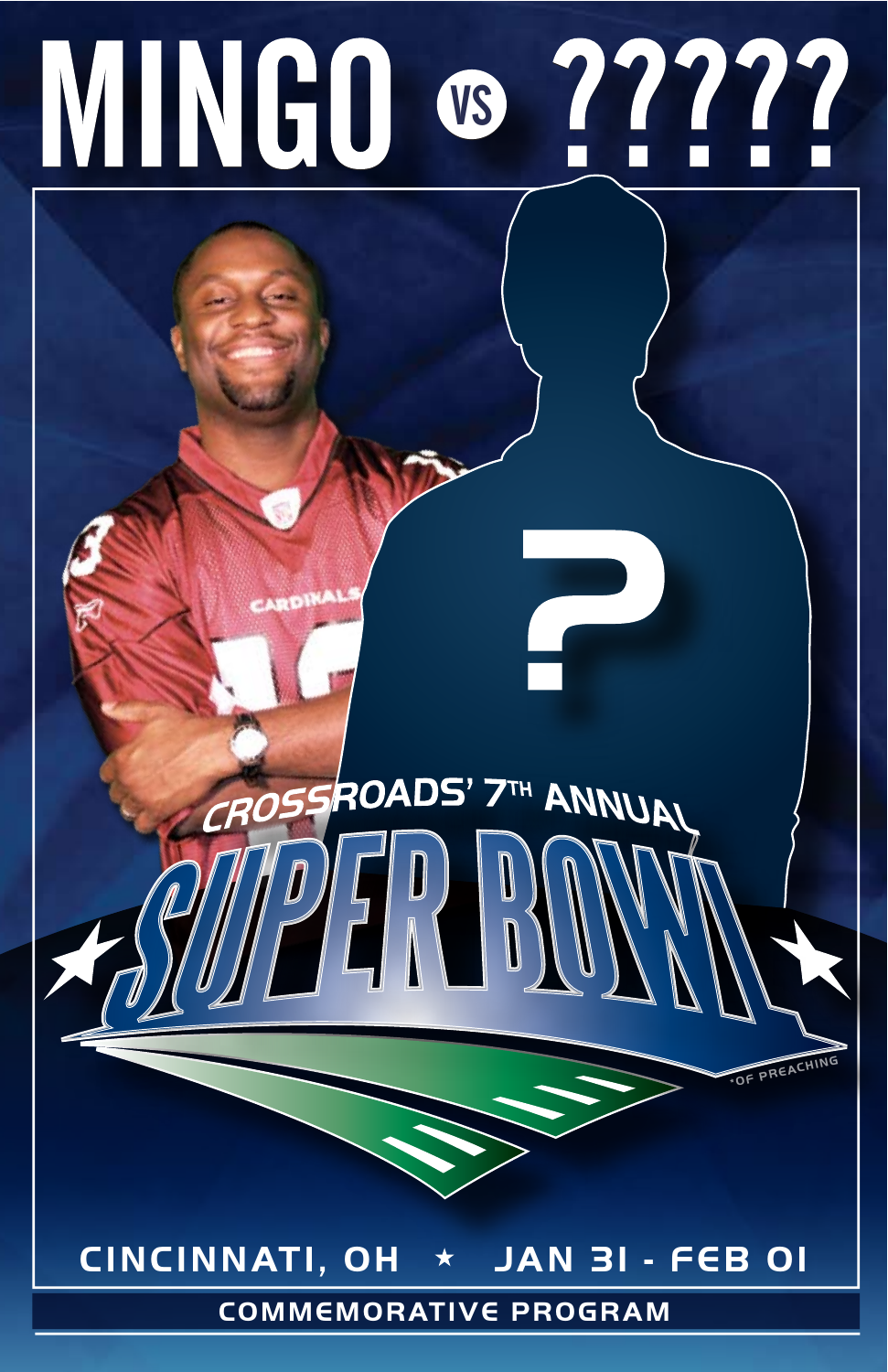

The Spiritual Board of Directors (SBD) is a selection system designed to give the top two preachers in the National Preachers League (NPL) an opportunity to compete in the Super Bowl (of Preaching). This championship is intended as a surrogate for a playoff system since the NPL does not formally determine a champion in this category.

Like college football's nearly inexplicable **BCS** system, the SBD relies on a combination of polls, computer selection methods, coin flips, eeny-meeny-miny-moe games and Holy Spirit promptings to determine relative preacher rankings, and to narrow the field to two competitors. The winner of this game is crowned the SBD National Champion, which means very little to anyone, involved or otherwise, 24 hours after the competition.

The influence of the SBD permeates all of **Crossroads. In addition to choosing competitors** for the Super Bowl (of Preaching), they choose the flavors of coffee served on the weekends, select the thickness of the toilet paper in the restrooms (3-ply for the Trinity), and closely supervise Senior Pastor Brian Tome.



**Chuck Mingo enters his second Super Bowl** with an impressive preaching record. His unnamed opponent will likely take advantage of his Achilles' heel: He's just too nice.

**KEY STATS AND FACTS FOR 2008-09** Has never turned down a friend request on **Facebook** 

Accidentally ran a red light once, then drove<br>directly to the police station to turn himself in

Has never cut a corner, figuratively or literally

Let the bowler in the adjacent lane go first 99.6% of the time

Owns the copyright to the slogan: "Practice What<br>You Preach" (but collects no royalties on its use)

**Dances with wolves** 

Believes it's not butter, but holds no judgment on those who can't

**Separates his recycling Whistles while he works** 



## **SPECULATIVE REASONS WHY BRIAN TOME** DID NOT QUALIFY FOR THE SUPER BOWL:

Lack of strength in schedule due to The little-known Deer Killer clause summer "study break"

Competitiveness of the<br>Interdenominational Conference<br>questionable at best

Lost 15 masculinity points after<br>centerfold spread in Cincinnati<br>Magazine

Received automatic 50-point<br>reduction for using a wood chipper<br>on stage for no apparent reason Plays for a team that has no general

**Fur-lined Crocs. Enough said.** 

#### **SERVICE NOTES / SCORECARD**

# FIRST TIME AT

#### **RELAX. IT'S OK TO HAVE FUN AT CHURCH**

The Super Bowl thing has become an annual tradition of sorts around here. Weekends at Crossroads, whether in Mason or Oakley, are for anyone who wants to seek God, from those exploring whether or not God even exists to committed Christ-followers. We present basic. biblical truths and show how they apply to our everyday lives. And we have a lot of fun doing it-we don't believe in disconnecting from the things we enjoy, the music we like or a great joke just because we're in "church."

#### IT'S OK TO TAKE YOUR DRINK (OR POPCORN) **INTO THE AUDITORIUM**

We just ask that you throw your containers away as vou leave.

#### **FREE STUFF**

We love to give things away-in fact, we don't ever want to sell things around here. So go ahead, take a CD from the Audio Center (or grab a few. if you'd like). Grab a cup of coffee. Have a Bible. Take a Pilates class. It's all free, so please help yourself to anything. (Except maybe the furniture. Please don't take the furniture.)

#### YOUR KIDS WILL LOVE IT HERE

The fun you're having watching the Super Bowl service is nothing compared to the party happening back in Kids' Club. We've designed a fun learning environment just for kids ages birth through sixth grade. Kids' Club is free, totally secure and offered during all services. Any blue-shirted, name-tagged Kids' Club volunteer will be happy to answer your questions and point vou and your kids in the right direction. And don't worry-we'll let you know if your child needs you at any point during the service. Junior and senior high students do their own thing in CSM.

#### **CHECK OUT THE INFO CENTER** (IN THE CENTER OF THE ATRIUM) OR CROSSROADS.NET IF YOU'D LIKE MORE INFO ABOUT **CROSSROADS OR THE THINGS HAPPENING AROUND HERE.**